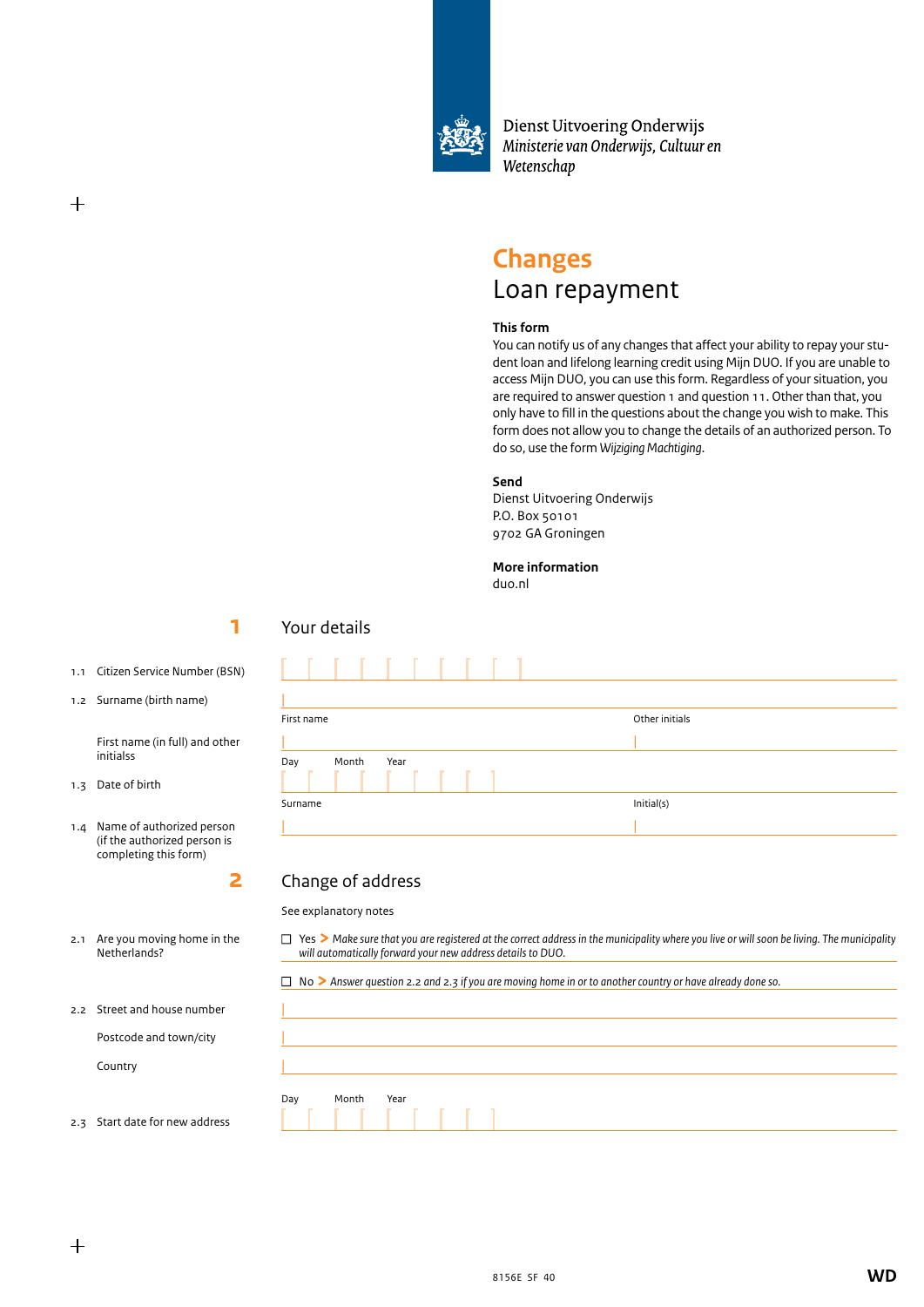|     | 2.4 Would you like to receive your             | $\Box$ No                                                                                                                                                                                                                         |              |
|-----|------------------------------------------------|-----------------------------------------------------------------------------------------------------------------------------------------------------------------------------------------------------------------------------------|--------------|
|     | correspondence at another<br>address?          | □ Yes > Register a postal address in Mijn DUO. If you are unable to use Mijn DUO, please fill in your postal address here.                                                                                                        |              |
|     |                                                | P.O. Box or street                                                                                                                                                                                                                | House number |
|     |                                                |                                                                                                                                                                                                                                   |              |
|     |                                                | Postcode                                                                                                                                                                                                                          |              |
|     |                                                |                                                                                                                                                                                                                                   |              |
|     |                                                | Town/city                                                                                                                                                                                                                         |              |
|     |                                                |                                                                                                                                                                                                                                   |              |
|     |                                                | Day<br>Month<br>Year                                                                                                                                                                                                              |              |
|     | 2.5 Start date for new postal address          |                                                                                                                                                                                                                                   |              |
|     | 3                                              | Change to payment method                                                                                                                                                                                                          |              |
|     |                                                | See explanatory notes                                                                                                                                                                                                             |              |
|     | 3.1 Would you like to pay by direct            | $\Box$ yes > Go to question 5                                                                                                                                                                                                     |              |
|     | debit from someone else's<br>account number?   | $\square$ No                                                                                                                                                                                                                      |              |
|     |                                                |                                                                                                                                                                                                                                   |              |
| 3.2 | How do you want to pay?                        | $\Box$ Monthly direct debit from my account within the SEPA zone $\triangleright$ Also answer question 4                                                                                                                          |              |
|     |                                                | $\Box$ Monthly payment in response to a payment request (only possible when you are subject to the repayment regulations<br>from before 2012)                                                                                     |              |
|     |                                                | $\Box$ Only if you live outside of the Netherlands: annual payment in response to a payment request                                                                                                                               |              |
|     | 4                                              | Direct debit account number                                                                                                                                                                                                       |              |
|     |                                                | By signing this form you give DUO permission to debit the installment amount from your account every month. You also<br>give permission at your bank to execute this direct debit instruction. Please read the explanatory notes. |              |
| 4.1 | Bank account number (IBAN)                     |                                                                                                                                                                                                                                   |              |
|     |                                                | > This may not be a savings account<br>> You may enter a non-Dutch bank account number here. Please include the relevant BIC for non-Dutch bank accounts. Please note: the<br>account number has to be within the SEPA zone.      |              |
|     | BIC                                            |                                                                                                                                                                                                                                   |              |
|     |                                                | Surname                                                                                                                                                                                                                           | Initial(s)   |
|     | 4.2 What is the name of the account<br>holder? |                                                                                                                                                                                                                                   |              |
|     | 5                                              | Payment from another person's account number                                                                                                                                                                                      |              |
|     |                                                | Get the account holder to read the explanatory notes and then to answer and sign this question below                                                                                                                              |              |
| 5.1 | Bank account number (IBAN)                     |                                                                                                                                                                                                                                   |              |
|     |                                                | > This may not be a savings account<br>> You may enter a non-Dutch bank account number here. Please include the relevant BIC for non-Dutch bank accounts. Please note: the<br>account number has to be within the SEPA zone.      |              |
|     |                                                | Surname                                                                                                                                                                                                                           | Initial(s)   |
|     | 5.2 What is the name of the account            |                                                                                                                                                                                                                                   |              |
|     | holder?                                        |                                                                                                                                                                                                                                   |              |
|     |                                                |                                                                                                                                                                                                                                   |              |
|     | 5.3 Account holder's signature                 |                                                                                                                                                                                                                                   |              |

**2** of 6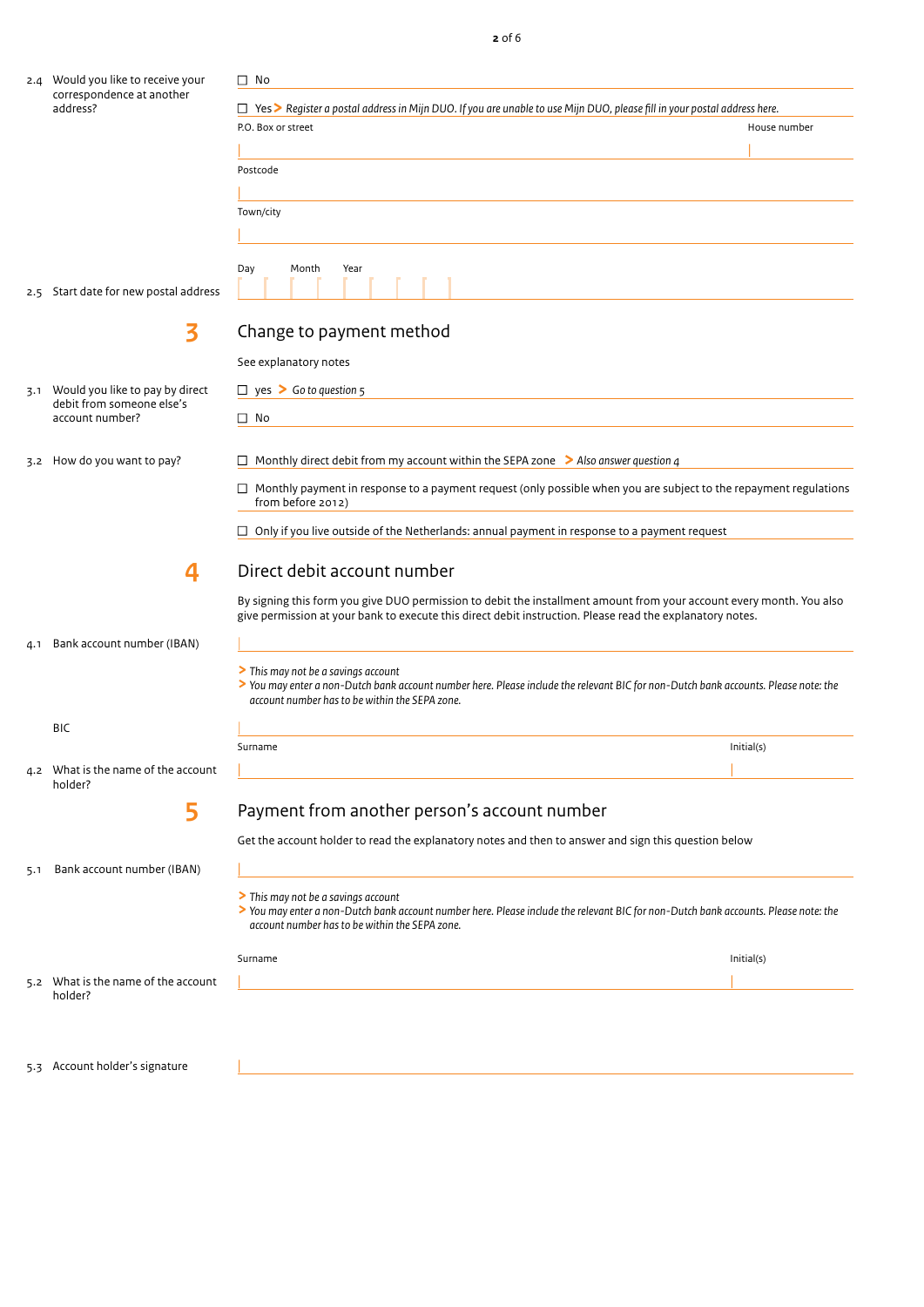

**Document 20 tekens 30 tekens in the Changes** 

**Loan repayment** Dienst Uitvoering Onderwijs

*Ministerie van Onderwijs, Cultuur en Wetenschap*

# Temporary repayment stop

| 6.1 | For what period do you want to  |
|-----|---------------------------------|
|     | stop repayments? This cannot be |
|     | a period in the past.           |

**6 6 6** 

6.2 If you have already arranged a payment-free period and want to end this arrangement prematurely, from which month do you want to resume payments?

|       | See explanatory notes<br>Month | Year |       | Month | Year |  |  |
|-------|--------------------------------|------|-------|-------|------|--|--|
| From  |                                |      | until |       | .    |  |  |
| Month | Year                           |      |       |       |      |  |  |
|       |                                |      |       |       |      |  |  |

# Suspending repayments due to studies

|  | See explanatory notes |  |
|--|-----------------------|--|
|  |                       |  |

|

7.1 Name of educational institution

**7**

 Address of head office P.O. box or street and house number

Postcode and town/city

Country

- 7.2 What is the start date of your registration?
- 7.3 From which date do you want to stop repayments?
- 7.4 On which date does your registration end?
- 7.5 What type of programme are you taking?

| Day | Month | Year                                                 |  |
|-----|-------|------------------------------------------------------|--|
|     |       |                                                      |  |
| Day | Month | Year                                                 |  |
|     |       | > This date must not be before the registration date |  |
| Day | Month | Year                                                 |  |
|     |       |                                                      |  |

<sup>n</sup> Secondary education in The Netherlands **>** *Answer question 7.6*

<sup>n</sup> Secondary education abroad **>** *You are not entitled to stop repayments due to your studies*

<sup>n</sup> Secondary vocational education (MBO) in the Netherlands **>** *Answer questions 7.7 and 7.8*

<sup>n</sup> Secondary vocational education (MBO) abroad **>** *Answer questions 8.1 to 8.6*

<sup>n</sup> Higher education in the Netherlands **>** *Answer questions 7.9 to 7.13*

<sup>n</sup> Higher education abroad **>** *Answer questions 8.7 to 8.13*

<sup>n</sup> Part-time study programme in the secondary education **>** *You are not entitled to stop repayments due to your studies*

|  | $\Box$ Full time study programme in the secondary education, namely: |  |  |  |
|--|----------------------------------------------------------------------|--|--|--|
|--|----------------------------------------------------------------------|--|--|--|

| П<br>Vmbo                |
|--------------------------|
| $\Box$ Havo              |
| $\Box$ Vwo               |
| $\Box$ Mavo              |
| $\Box$ Iwoo              |
| $\Box$ Praktijkonderwijs |
| $\Box$ Vso               |
| Vavo                     |
|                          |

7.6 Secondary education: how are you registered?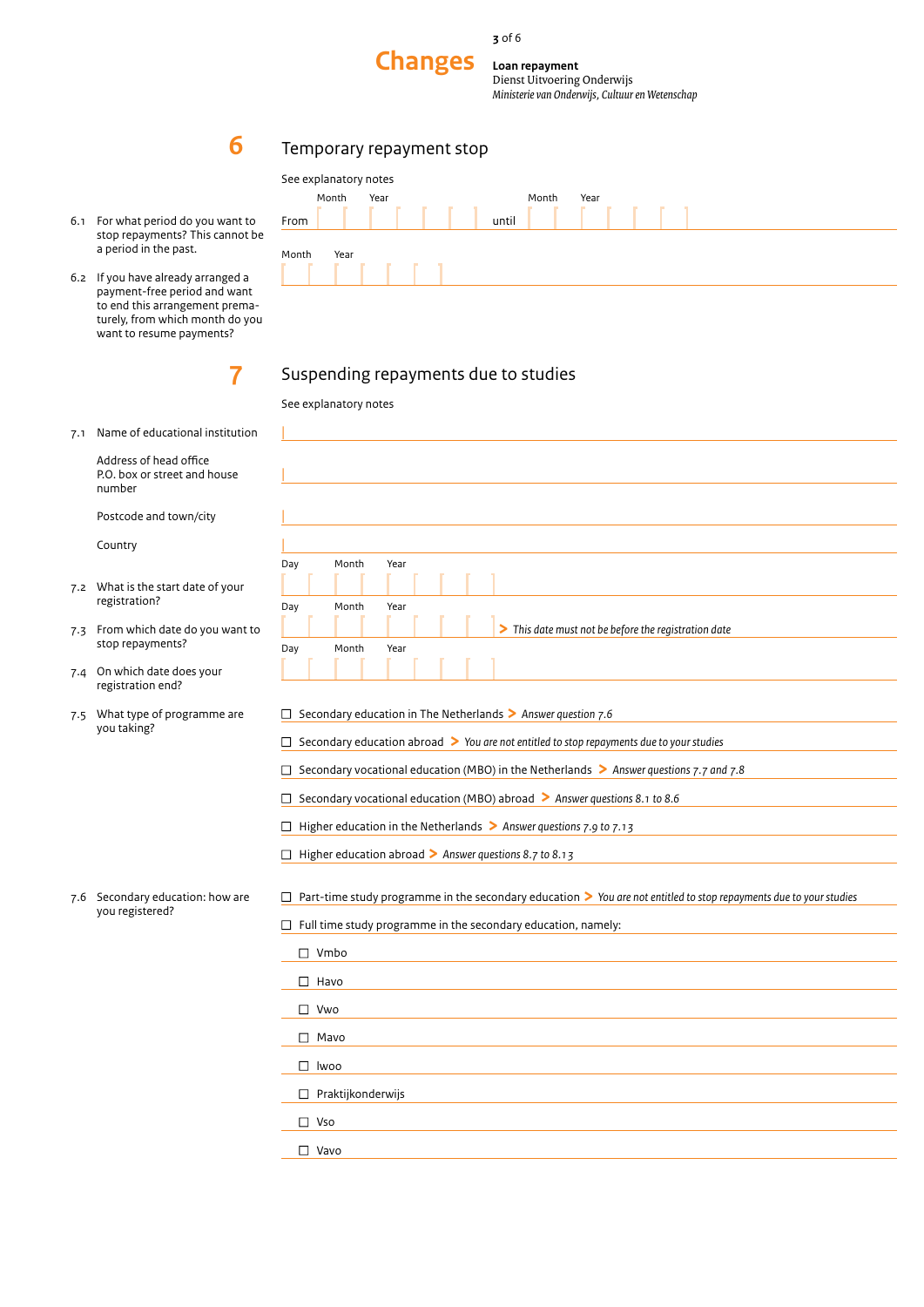|  | 7.7 Secondary vocational education                                                 | $\Box$ At a school-based track (BOL) for the following programme:                                                                               |
|--|------------------------------------------------------------------------------------|-------------------------------------------------------------------------------------------------------------------------------------------------|
|  | (MBO): how are you registered?                                                     | $\Box$ Entreeopleiding (niveau 1)                                                                                                               |
|  |                                                                                    | $\Box$ Basisberoepsopleiding (niveau 2)                                                                                                         |
|  |                                                                                    | $\Box$ Vakopleiding (niveau 3)                                                                                                                  |
|  |                                                                                    | $\Box$ Middenkaderopleiding (niveau 4)<br>the control of the control of the control of the control of the control of the control of             |
|  |                                                                                    | $\Box$ Specialistenopleiding (niveau 4)                                                                                                         |
|  |                                                                                    | $\Box$ At a Vocational supervision learning programme (BBL) > You are not entitled to stop repayments due to your studies                       |
|  |                                                                                    | $\Box$ At a part-time study programme $\triangleright$ You are not entitled to stop repayments due to your studies                              |
|  |                                                                                    | $\Box$ As an exam-only student $\triangleright$ You are not entitled to stop repayments due to your studies                                     |
|  |                                                                                    |                                                                                                                                                 |
|  | 7.8 Secondary vocational education<br>(MBO): what is the name of the<br>programme? |                                                                                                                                                 |
|  | 7.9 Higher education: how are you                                                  | $\Box$ Part-time > Go to question 7.10                                                                                                          |
|  | registered?                                                                        | $\Box$ Full-time > Go to question 7.11                                                                                                          |
|  |                                                                                    | □ Work-study $\geq$ Go to question 7.11                                                                                                         |
|  |                                                                                    | $\Box$ External student $\triangleright$ You are not entitled to stop repayments due to your studies                                            |
|  |                                                                                    |                                                                                                                                                 |
|  | 7.10 Are you receiving a lifelong<br>learning credit for your part-time            | $\Box$ Yes > Go to question 7.11                                                                                                                |
|  | education?                                                                         | $\Box$ No $\triangleright$ You are not entitled to stop repayments due to your studies                                                          |
|  | 7.11 Higher education: what is the                                                 | $\Box$ Higher professional education                                                                                                            |
|  | level of your study programme?                                                     | $\Box$ University education                                                                                                                     |
|  |                                                                                    |                                                                                                                                                 |
|  | 7.12 Higher education: what type of<br>programme are you taking?                   | $\Box$ Associate Degree<br><u> 1989 - Johann Stein, marwolaethau a bhann an t-Amhair an t-Amhair an t-Amhair an t-Amhair an t-Amhair an t-A</u> |
|  |                                                                                    | $\Box$ Bachelor's                                                                                                                               |
|  |                                                                                    | $\Box$ Master's                                                                                                                                 |
|  |                                                                                    | $\Box$ Graduate master's                                                                                                                        |
|  |                                                                                    | $\Box$ Unified pre-university education                                                                                                         |
|  |                                                                                    |                                                                                                                                                 |
|  | 7.13 Higher education: what is the<br>name of the study programme?                 |                                                                                                                                                 |
|  | 8                                                                                  | Study programme abroad                                                                                                                          |
|  |                                                                                    |                                                                                                                                                 |
|  | 8.1 Secondary vocational education<br>(MBO): in which country is the               |                                                                                                                                                 |
|  | head office of your programme<br>located?                                          |                                                                                                                                                 |
|  | 8.2 Secondary vocational education                                                 |                                                                                                                                                 |
|  | (MBO): what is the name of the<br>institution?                                     |                                                                                                                                                 |
|  | 8.3 Secondary vocational education                                                 | <u> 1980 - Johann Barn, mars ann an t-Amhain an t-Amhain an t-Amhain an t-Amhain an t-Amhain an t-Amhain an t-Amh</u>                           |
|  | (MBO): in which town/city are<br>you taking this programme?                        |                                                                                                                                                 |
|  | 8.4 Secondary vocational education                                                 |                                                                                                                                                 |
|  | (MBO): which programme are<br>you taking?                                          |                                                                                                                                                 |
|  | 8.5 Secondary vocational educa-                                                    | $\Box$ Full-time > Please enclose proof of registration. See explanatory notes.                                                                 |
|  | tion (MBO): are you taking the<br>programme on a full-time or<br>part-time basis?  | $\Box$ Part-time $\triangleright$ You are not entitled to stop repayments due to your studies                                                   |
|  | 8.6 Secondary vocational education                                                 | $\Box$ Less than one year $\triangleright$ You are not entitled to stop repayments due to your studies                                          |
|  | (MBO): what is the duration of<br>the programme?                                   | $\Box$ One year or more                                                                                                                         |
|  |                                                                                    |                                                                                                                                                 |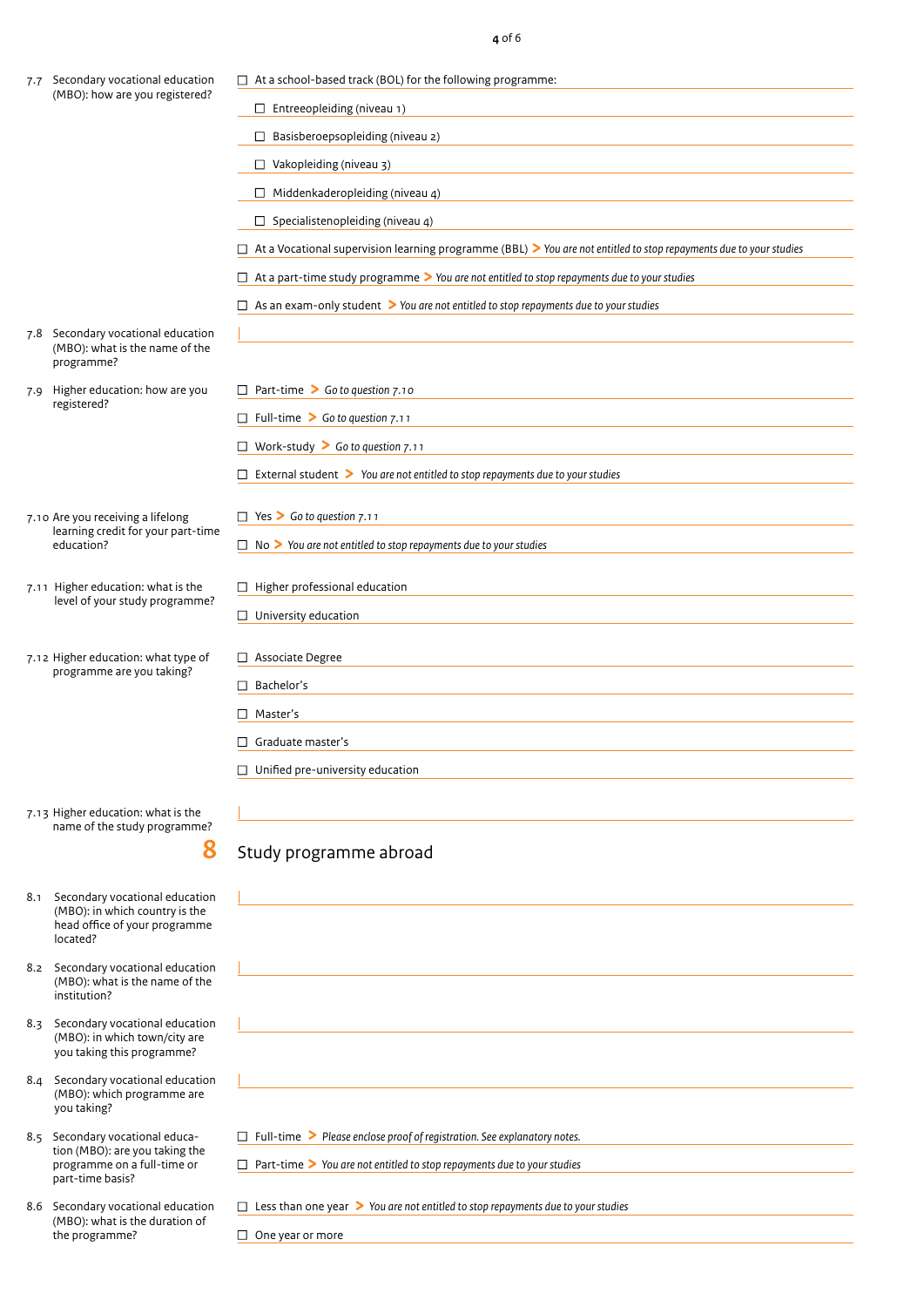**5** of 6



**Loan repayment** Dienst Uitvoering Onderwijs *Ministerie van Onderwijs, Cultuur en Wetenschap*

|     | 8.7 Higher education: in which                                                                               |                                                                                                                                                                                                                         |     |       |      |  |                    |
|-----|--------------------------------------------------------------------------------------------------------------|-------------------------------------------------------------------------------------------------------------------------------------------------------------------------------------------------------------------------|-----|-------|------|--|--------------------|
|     | country is the main body of your<br>higher professional education<br>(HBO) or university programme<br>based? |                                                                                                                                                                                                                         |     |       |      |  |                    |
|     |                                                                                                              |                                                                                                                                                                                                                         |     |       |      |  |                    |
|     | 8.8 Higher education: what is the<br>name of the faculty/school?                                             |                                                                                                                                                                                                                         |     |       |      |  |                    |
|     | 8.9 Higher education: what<br>programme are you taking?                                                      |                                                                                                                                                                                                                         |     |       |      |  |                    |
|     | 8.10 Higher education: are you taking<br>the programme on a full-time or                                     | $\Box$ Full-time > Please enclose proof of registration. See explanatory notes.                                                                                                                                         |     |       |      |  |                    |
|     | part-time basis?                                                                                             | $\Box$ Part-time $\triangleright$ You are not entitled to stop repayments due to your studies                                                                                                                           |     |       |      |  |                    |
|     | 8.11 Higher education: what is the<br>level of your study programme?                                         | $\Box$ Higher professional education                                                                                                                                                                                    |     |       |      |  |                    |
|     |                                                                                                              | $\Box$ University education                                                                                                                                                                                             |     |       |      |  |                    |
|     | 8.12 Higher education: what type of<br>programme are you taking?                                             | □ Associate Degree                                                                                                                                                                                                      |     |       |      |  |                    |
|     |                                                                                                              | Bachelor's<br>$\Box$                                                                                                                                                                                                    |     |       |      |  |                    |
|     |                                                                                                              | Master's<br>$\Box$                                                                                                                                                                                                      |     |       |      |  |                    |
|     |                                                                                                              | Graduate master's<br>□                                                                                                                                                                                                  |     |       |      |  |                    |
|     |                                                                                                              | $\Box$ Unified pre-university education                                                                                                                                                                                 |     |       |      |  |                    |
|     | 8.13 Higher education: what is the<br>name of the degree or qualifica-                                       |                                                                                                                                                                                                                         |     |       |      |  |                    |
|     | tion you are studying for?<br>9                                                                              | Partner                                                                                                                                                                                                                 |     |       |      |  |                    |
|     |                                                                                                              |                                                                                                                                                                                                                         | Day | Month | Year |  |                    |
| 9.1 | What is the nature of the                                                                                    | $\Box$ I have a partner (for tax purposes) from                                                                                                                                                                         |     |       |      |  | So to question 9.2 |
|     | change?                                                                                                      |                                                                                                                                                                                                                         | Day | Month | Year |  |                    |
|     |                                                                                                              | $\Box$ I no longer have a partner (for tax purposes) from                                                                                                                                                               |     |       |      |  | So to question 10  |
|     | 9.2 Did you get married or enter into<br>a civil partnership?                                                | $\Box$ Yes > Go to question 9.6                                                                                                                                                                                         |     |       |      |  |                    |
|     |                                                                                                              | $\Box$ No                                                                                                                                                                                                               |     |       |      |  |                    |
|     | 9.3 Are you living with someone at                                                                           | $\Box$ Yes                                                                                                                                                                                                              |     |       |      |  |                    |
|     | the same address?                                                                                            | No $\triangleright$ The person you are living with is not a partner for tax purposes. You can skip the rest of question 9.<br>□                                                                                         |     |       |      |  |                    |
| 9.4 | Do you have a cohabitation                                                                                   | $\Box$ Yes > Go to question 9.6                                                                                                                                                                                         |     |       |      |  |                    |
|     | contract?                                                                                                    | $\Box$ No                                                                                                                                                                                                               |     |       |      |  |                    |
|     | 9.5 Which of the following                                                                                   | $\Box$ We have a child together/one of us has recognized the other's child                                                                                                                                              |     |       |      |  |                    |
|     | situations applies or apply to<br>you?                                                                       | $\Box$ We participate jointly in a pension fund                                                                                                                                                                         |     |       |      |  |                    |
|     |                                                                                                              | $\Box$ We own a house together                                                                                                                                                                                          |     |       |      |  |                    |
|     |                                                                                                              | $\Box$ My child or my partner's child lives at our joint address. In this situation, you will not be regarded as partners if one of<br>you rents part of the house from the other, on the basis of a written agreement. |     |       |      |  |                    |
|     |                                                                                                              | $\Box$ We are each other's partner for tax purposes                                                                                                                                                                     |     |       |      |  |                    |
|     |                                                                                                              | $\Box$ None of the above $\triangleright$ The person you are living with is not a partner for tax purposes. You can skip the rest of question 9.                                                                        |     |       |      |  |                    |
|     |                                                                                                              |                                                                                                                                                                                                                         |     |       |      |  |                    |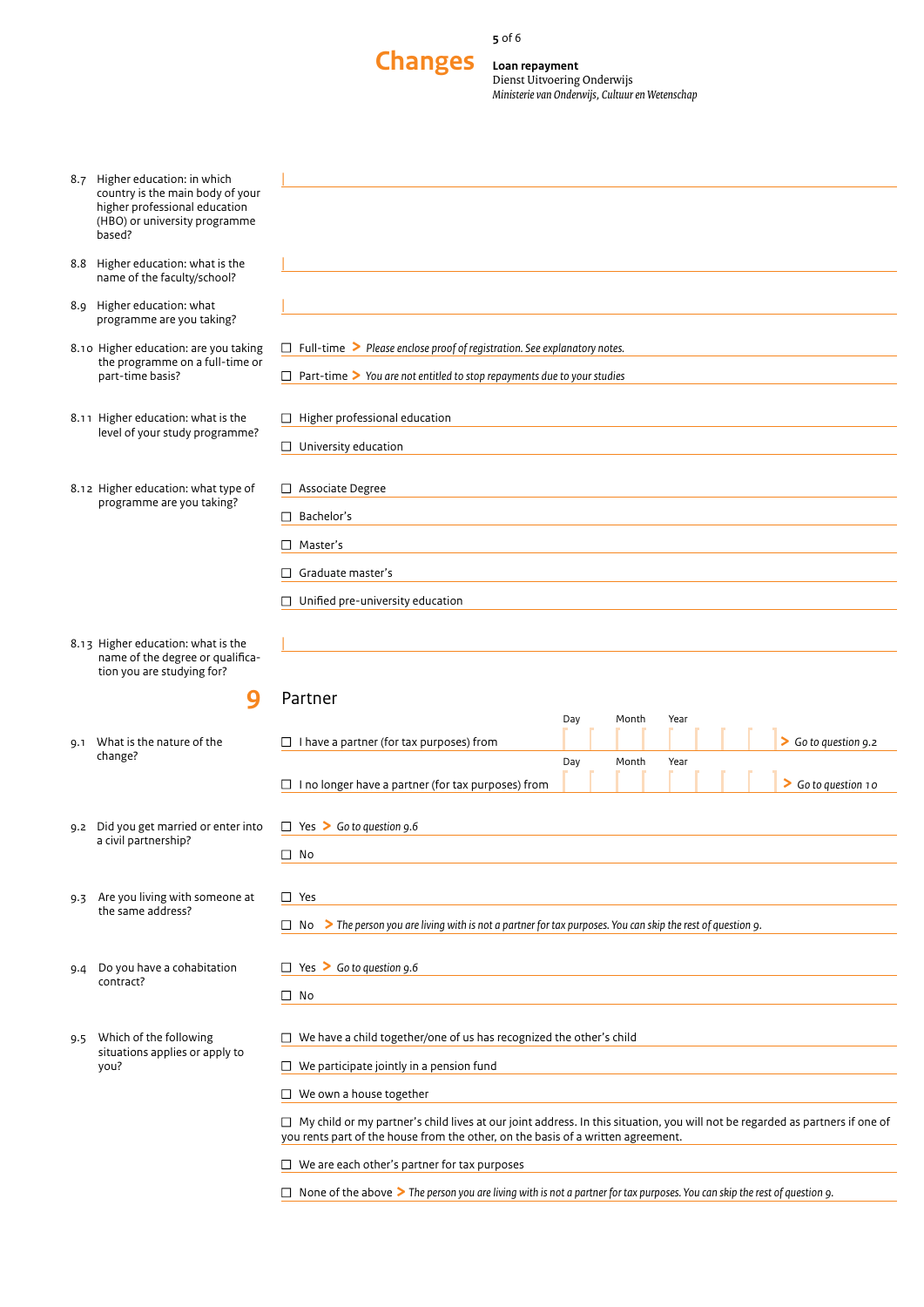| ۰.<br>$\sim$ | I | $\sim$ |
|--------------|---|--------|
|              |   |        |

|                 | 9.6 Details of partner: Citizen Service<br>Number (BSN)                                                        |                                                                                                                                                                                                                                                                                 |  |
|-----------------|----------------------------------------------------------------------------------------------------------------|---------------------------------------------------------------------------------------------------------------------------------------------------------------------------------------------------------------------------------------------------------------------------------|--|
|                 | Surname (birth name)                                                                                           |                                                                                                                                                                                                                                                                                 |  |
|                 |                                                                                                                | First name<br>Other initials                                                                                                                                                                                                                                                    |  |
|                 | First name & other initials                                                                                    |                                                                                                                                                                                                                                                                                 |  |
|                 | Date of birth                                                                                                  | Month<br>Year<br>Day                                                                                                                                                                                                                                                            |  |
|                 | 9.7 Are you repaying your student<br>loan in compliance with the<br>repayment regulations from<br>before 2012? | $\Box$ Yes > Go to question 9.8                                                                                                                                                                                                                                                 |  |
|                 |                                                                                                                | $\Box$ No $\triangleright$ Duo will request details of your partner's income from the Belasting dienst                                                                                                                                                                          |  |
|                 | 9.8 Are you repaying your student<br>loan according to your ability to<br>pay?                                 | $\Box$ Yes > Fill in the Income statement for a request for a lower monthly instalment form. The details you provide on this form will<br>include your partner's details, including details of their income.                                                                    |  |
|                 |                                                                                                                | $\Box$ No > Go to question 9.9                                                                                                                                                                                                                                                  |  |
| 9.9             | Do you want to repay your<br>student loan according to your<br>ability to pay?                                 | $\Box$ Yes > Fill in the Income statement for a request for a lower monthly instalment form. The details you provide on this form will<br>include your partner's details, including details of their income.                                                                    |  |
|                 |                                                                                                                | $\Box$ No                                                                                                                                                                                                                                                                       |  |
|                 | 10                                                                                                             | Higher monthly payment                                                                                                                                                                                                                                                          |  |
|                 | 10.1 Would you like to increase your<br>monthly debit payment?                                                 | $\Box$ Yes, I want to have a higher monthly amount collected every month, namely $\epsilon$<br>$\Box$ No, I do not want/no longer want to pay a higher monthly amount > From the month after this form has been processed,<br>you will pay the monthly amount calculated by DUO |  |
| 11<br>Signature |                                                                                                                |                                                                                                                                                                                                                                                                                 |  |
|                 | 11.1 I declare that I have completed<br>this form truthfully and in full                                       | Day<br>Month<br>Year<br>Telephone*<br>E-mail*<br>Signature                                                                                                                                                                                                                      |  |
|                 |                                                                                                                |                                                                                                                                                                                                                                                                                 |  |

#### **DUO and your data**

Your data will be recorded in DUO's systems. DUO will handle and protect your personal data with the utmost care and in accordance with the relevant legal obligations and the requirements set out in relevant privacy legislation. If you would like more information about how DUO handles your personal data, please visit duo.nl. DUO will of course verify your data with other agencies to ensure that you receive what you are entitled to. DUO informs the Public Prosecutor whenever abuse is uncovered.

\* We may wish to contact you by telephone or by email, for instance to discuss your application or a change you have made. If you are happy for DUO to contact you in this way, please provide your telephone number and email address.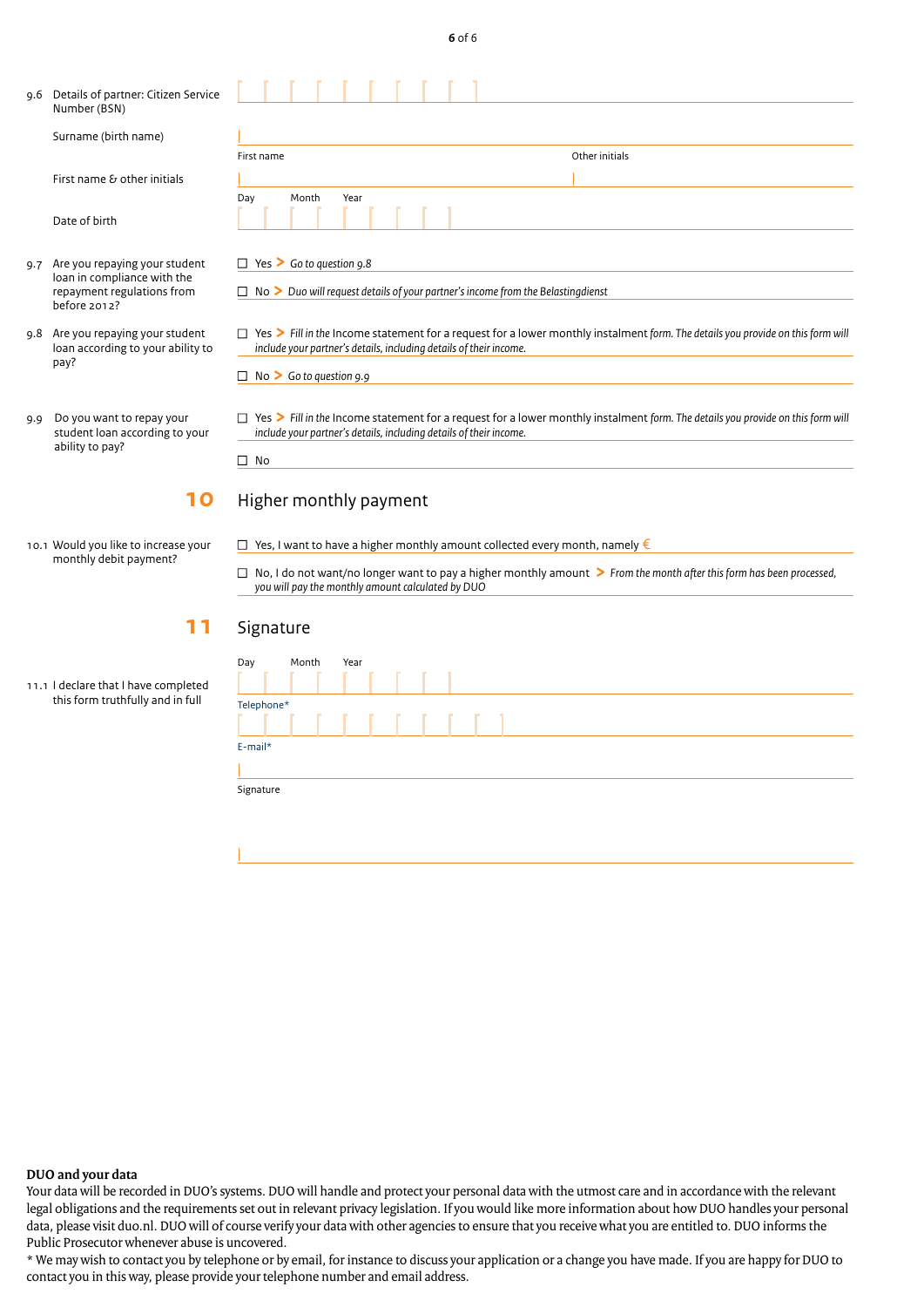

Dienst Uitvoering Onderwijs Ministerie van Onderwijs, Cultuur en Wetenschap

# **Explanatory notes** Changes to loan repayment

**More information** duo.nl

#### **Note on 3.2 and 9.7** Repayment regulations

Information about the regulations governing repayment can be found on duo.nl/terugbetalingsregels.

#### **Note on 3.2 and 4** SEPA

You can also set up a direct debit for your monthly payment on a non-Dutch account number. However, the account must be held in a country within the SEPA zone. SEPA covers the whole of the EU plus the following countries: Andorra, Iceland, Norway, Switzerland, Liechtenstein, Monaco, San Marino, United Kingdom, Vatican City State, Mayotte, Saint-Pierre-et Miquelon, Guernsey, Jersey and Isle of Man. If you have an account in a country outside the SEPA zone, then you do not need to fill in an account number. In that case, we will send you a monthly payment request so that you can transfer the instalment yourself. With regard to question 3.2, you can also choose to pay annually.

#### **Note on 4** Direct debit account number

You authorize DUO and your bank to debit the payment from your bank account each month (ongoing SEPA authorization). DUO's Direct Debit ID is NL22ZZ509732090000. In the event of a disagreement over a direct debit payment, you can have the payment reversed within 56 days.

## **Note on 5** Payment from another person's account number

Information for the account holder: you authorize DUO and your bank to debit the payment from your bank account each month for the repayment of the student loan of the person whose details are provided in the answer to question 1 (ongoing SEPA authorization). DUO's Direct Debit ID is NL22ZZ509732090000. In the event of a disagreement over a direct debit payment, you can have the payment reversed within 56 days.

### **Note on 6.1 and 6.2** Temporary repayment stop

You can request one or more periods during which you stop your repayments temporarily. You do not have to give a reason for such a request. The interest on your debt will continue to accrue and the maximum repayment period will be extended by the number of payment-free months you use.

You may apply for a total of five payment-free years. You can divide those five years into several periods. A payment-free period can last a minimum of one month and a maximum of five years.

It is not possible to apply for a payment free period for a lifelong learning credit. If you have to repay a student loan as well as a lifelong learning credit, you can only apply for a payment free period for your

# General

#### **Mijn DUO**

On Mijn DUO you can notify DUO of changes quickly and easily. You can log in to Mijn DUO in two ways: using your DigiD with verification code by text or using the DigiD app. With the DigiD app, you log in with a QR code and a PIN code of your choice. That PIN is always the same, so you will no longer receive text messages. This can also be useful if you are abroad. Install the DigiD app before leaving for a foreign country.

#### **Authorizing a third party**

Do you want to authorize someone to take care of your arrangements in Mijn DUO? You can do this easily at DigiD Authorization. Would you like to authorize your representative at DUO to request information about you or submit changes using a form? If so, then you should also submit the Authorization form. DUO does not have access to an authorization that has been arranged via DigiD Authorization. The form can be found on our site.

Are you currently receiving your correspondence digitally and would you like us to send these emails to an authorized person? Log in to Mijn DUO and change the email address under *Mijn details*.

Please note, however, that the liability for repaying your student loan remains with you.

#### **Reducing your monthly payment**

Would you like to apply for a reduction in your monthly payment? In that case do not fill in this form, but the *Income statement for a request for a lower monthly instalment* form.

# **Note on 2** Change of address

If you are going abroad for more than eight months, you are required to have your name removed from the municipal register. The municipality will not forward your new foreign address details to DUO. For this reason, you must always inform DUO personally if you move abroad or change address while living abroad. You can also do this easily and quickly on Mijn DUO.

Would you like to receive your correspondence at another address? If so, please provide a postal address, e.g. the address of an authorized representative. You can also do this easily and quickly on Mijn DUO.

# **Note on 3** Changing your payment method

You may receive a payment request even though you have already indicated that you want to pay by direct debit. If you do, you should pay as requested. It means that we have not yet processed your request to pay by direct debit.